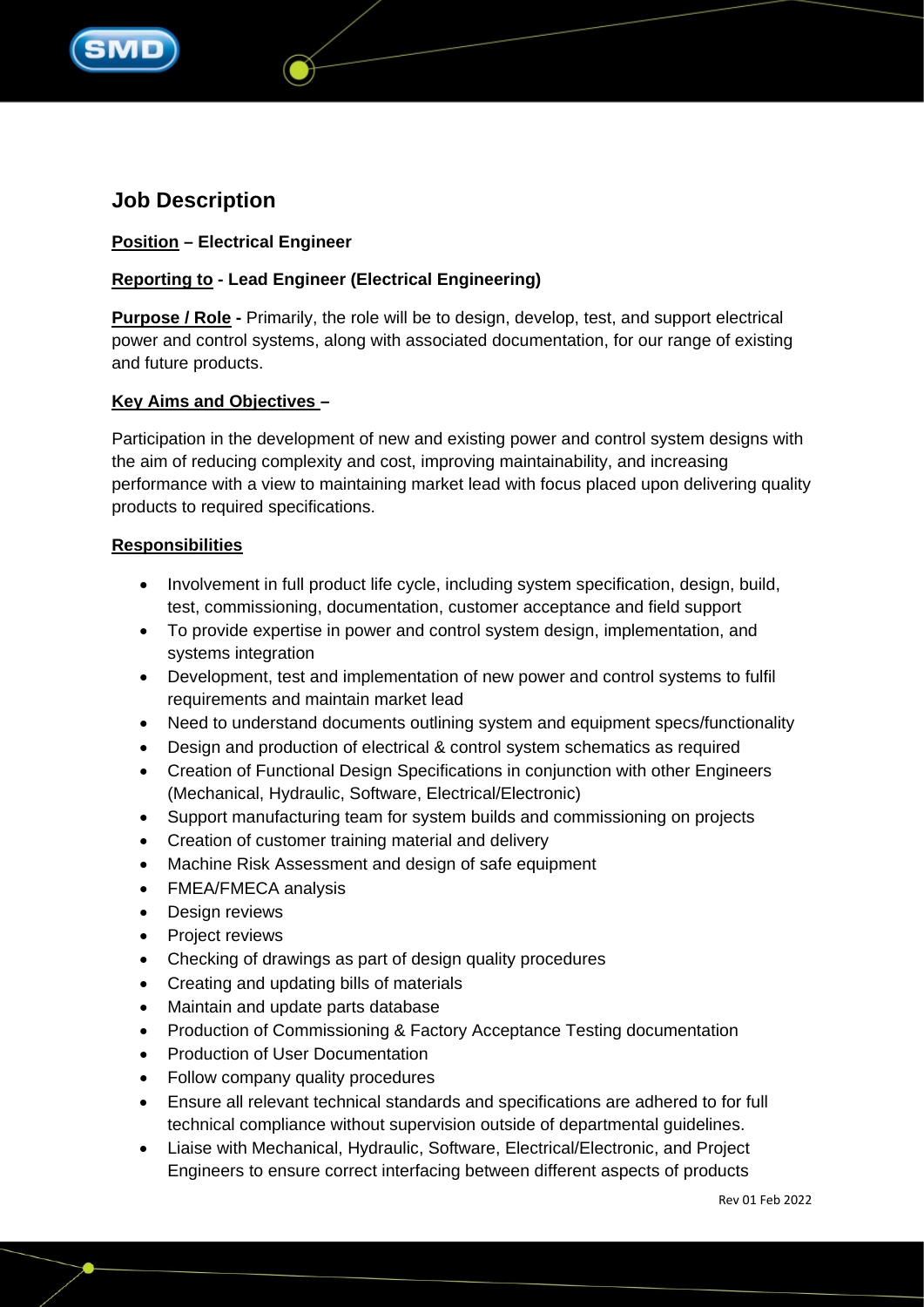## **Allied Occasional Duties**

- Commissioning Support
- Research and development activities
- Involved in working away/abroad/offshore
- Provide support for existing systems
- Provide technical support as required to sales and service teams

## **Qualifications & Experience**

- BEng (Hons) Degree in Electrical Engineering (Minimum 2nd class)
- 3-5 years of relevant experience

## **Skills & Competencies**

- Expertise in motors, starters, and drives
- Electrical power distribution systems design
- 1ph & 3ph systems
- Fault calculations
- Sizing and selection of power system components (Motors, Drives, Transformers, Switchgear etc)
- Electrical safety systems
- Control & Instrumentation systems and devices
- Understanding/knowledge of electrical standards
- Distributed control systems design
- Experience of machine control systems / automation
- Practical experience/background essential
- Autodesk AutoCAD

## **Additional Desirable Technical Competencies & Experience**

- Subsea/Marine engineering design
- High Voltage systems design
- HVAC systems
- Familiarity with Electrical DCS / SCADA systems
- Ethernet, MODBUS, RS485 and RS232 communications
- Fibre optics
- Understanding of hydraulic schematics
- Autodesk Inventor (or similar)
- Experience of Autodesk AutoCAD Electrical

## **Key Internal Interfaces**

• Project Managers, Engineers (Electrical, Mechanical, Hydraulic, Software, Project), Production, Commissioning, Customer Support, Sales, Procurement.